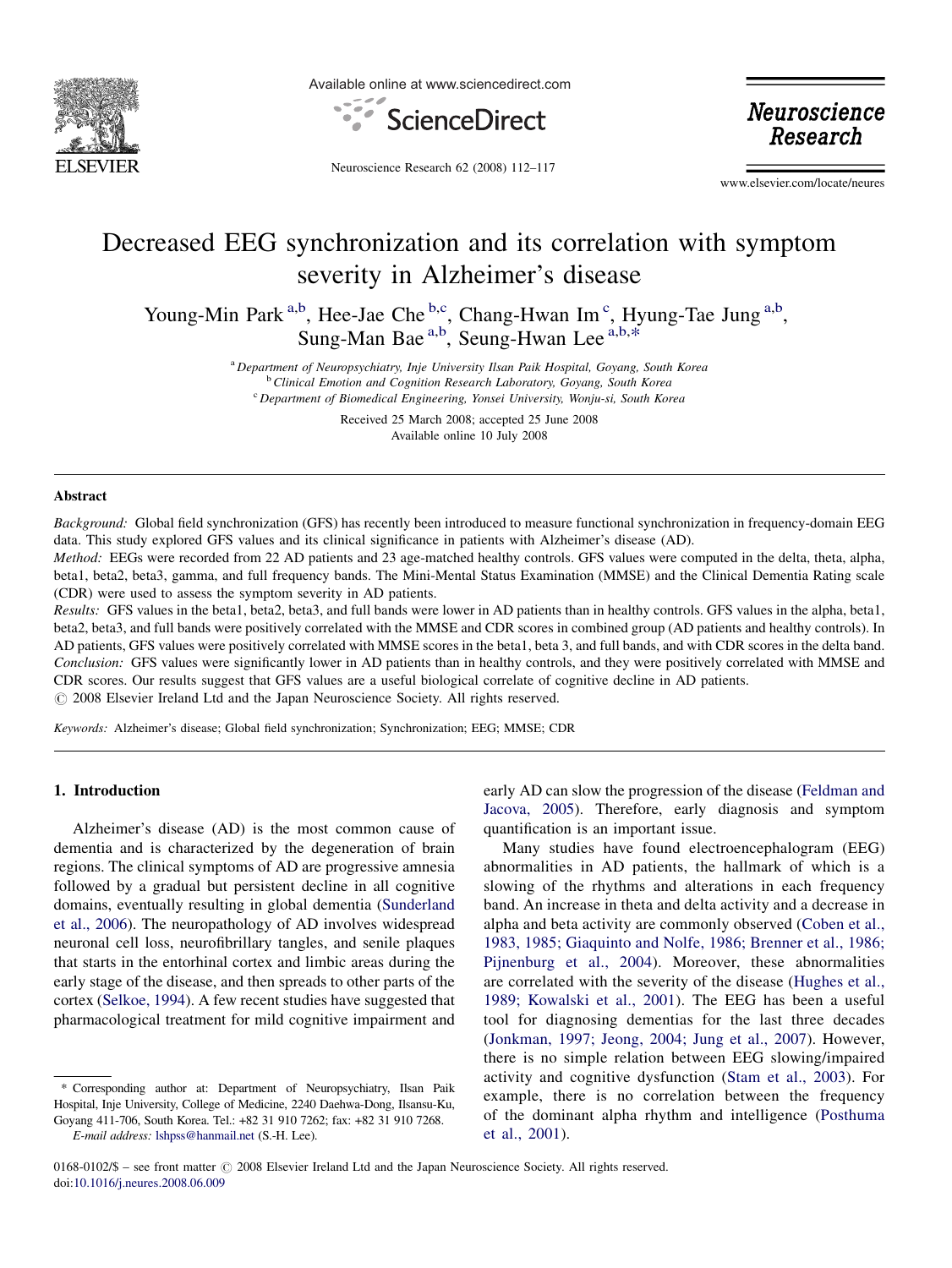<span id="page-1-0"></span>Another approach focuses on the notion that higher brain functions invariably require cooperation of widely distributed specialized brain regions. Synchronous oscillations, which can be studied with EEG and magnetoencephalogram (MEG) data, have been proposed as a mechanism to achieve these neural cooperative networks [\(von Stein and Sarnthein, 2000\)](#page-5-0). The disconnection of this cooperation in AD is caused by the degeneration of the large cortical pyramidal neurons ([Hardy](#page-4-0) [et al., 1986; Haxby et al., 1986](#page-4-0)). A ''disconnection syndrome'' is hypothesized as a model for AD symptomatology [\(Delbeuck](#page-4-0) [et al., 2003\)](#page-4-0).

The synchronous activity in different frequency bands may underlie different functions ([Stam et al., 2003\)](#page-5-0). Synchronization in the theta band, in particular between frontal- and post-central association cortices, is becoming increasingly associated with working memory processes ([Sarnthein et al., 1998; Anokhin et al., 1999; Stam, 2000\)](#page-5-0). The lower alpha band is hypothesized to reflect attention process, whereas the upper alpha band may reflect long-term semantic memory ([Klimesch, 1996, 1999](#page-5-0)). Synchronous oscillations at higher frequencies, particularly in the so-called gamma band, are proposed to reflect the representation of complex information in consciousness [\(Rodriguez et al., 1999;](#page-5-0) Tallon-Baudry and Bertrand, 1999; Csibra et al., 2000; Müller et al., 2000; Başar et al., 2001). Thus, synchronous oscillations might reflect the degree of activity integration in multiple brain regions. Functional interactions between brain regions in AD have been mainly studied using coherence estimations [\(Stam](#page-5-0) [et al., 2003\)](#page-5-0). Coherence is a linear measure of the correlations between two signals as a function of frequency ([Nunez et al.,](#page-5-0) [1997, 1999](#page-5-0)). Most studies have found that coherence in the alpha band is decreased in AD ([Leuchter et al., 1987, 1992;](#page-5-0) [Besthorn et al., 1994; Locatelli et al., 1998; Berendse et al.,](#page-5-0) [2000; Jelic et al., 2000](#page-5-0)). However, coherence might not be the optimal measure for studying synchronization between brain regions [\(Stam et al., 2005\)](#page-5-0).

A novel method called global field synchronization (GFS) has been introduced to measure functional synchronization in frequency-domain EEG data. GFS can estimate the functional connectivity between brain processes in different EEG frequency bands. In contrast to coherence, where the stability of the phase relation between two preselected electrodes across analysis epochs is assessed and usually taken as an indicator of cooperativity between the underlying regions, GFS makes no assumption about the spatial location of the activity [\(Koenig](#page-5-0) [et al., 2005\)](#page-5-0). [Koenig et al. \(2001\)](#page-5-0) performed the first clinical study using GFS in schizophrenic patients, and found that the GFS in the theta band was decreased in the theta band in schizophrenic patients who had never received medication and had experienced the acute onset of their first episode of positive symptomatology, indicating a loosened functional connectivity of processes at these frequencies. There is another method that is conceptually closely related to the GFS measure, called Omega complexity. [Yoshimura et al. \(2004\)](#page-5-0) reported that the spatial complexity of multichannel EEG assessed by global complexity showed significantly higher values in mild AD patients in comparison with age-matched control subjects and

that there was a significant correlation between the generalized frequency value and scores on MMSE, and WAIS-R.

An early application of GFS in AD showed that GFS values were reduced in the alpha, beta, and gamma frequency bands in AD patients, and increased in the delta band ([Koenig et al.,](#page-5-0) [2005](#page-5-0)). That study used GFS to analyze EEG databases from New York (264 subjects) and Stockholm (155 subjects), including healthy controls and patients with varying degrees of cognitive decline or AD. The relation between GFS and the degree of cognitive decline was similar for all subjects, and varied with the frequency band, with the effects being most pronounced in the alpha band. The decrease in GFS with increasing cognitive impairments was almost continuous in the New York group. In the Stockholm data set, the GFS values were lower in patients with a diagnosis of probable AD than in all the other groups [\(Koenig et al., 2005\)](#page-5-0).

The present study compared GFS values between AD patients and healthy controls, and investigated the correlation between the GFS values in each frequency band and cognitive variables. Furthermore, we evaluated whether GFS values could be a useful indicator of cognitive decline in AD patients.

## 2. Materials and methods

## 2.1. Subjects

The AD patient group consisted of 22 subjects (19 females and 3 males) who fulfilled DSM-IV criteria for the dementia of AD. They were recruited from patients visiting the Psychiatry Department of Inje University Ilsan Paik Hospital. Other medical conditions known to cause dementia were excluded by neurological, serological, and imaging tests including computed topography and magnetic resonance imaging. The AD patients were aged  $73.8 \pm 7.7$ (mean  $\pm$  S.D.) years, had received 5.2  $\pm$  4.7 years of education, and had been ill for  $32.3 \pm 20.6$  months (Table 1). The symptom severity was assessed using the Mini-Mental Status Examination (MMSE) and the Clinical Dementia Rating scale (CDR), which revealed an overall MMSE score of  $17.9 \pm 3.8$ and an overall CDR score of  $1.3 \pm 0.5$ .

The group of healthy controls consisted of 23 volunteers (9 females and 14 males) with no personal history of psychiatric or neurological abnormalities who were recruited from social communities around the hospital. They were aged 72.0  $\pm$  4.8 years, had received 6.2  $\pm$  4.9 years of education, and had an MMSE score of  $26.4 \pm 1.0$  and a CDR score of 0. The education level varies greatly in Korean elderly subjects, and the MMSE score can be influenced significantly by the education level and age even in healthy subjects [\(Lee et al.,](#page-5-0) [2004](#page-5-0)). It was well proved that the education level is a critical factor to consider for studying AD patients in Korea ([Han et al., 2007](#page-4-0)). We therefore matched the duration of education as well as the age when comparing between the two

Table 1

Clinical characteristics of patients with Alzheimer's disease (AD) and healthy control subjects

|                            | AD patients<br>$(N = 22)$ | Controls<br>$(N = 23)$ | P      |
|----------------------------|---------------------------|------------------------|--------|
| Age (years)                | $73.8 \pm 7.7$            | $72.0 \pm 4.8$         | 0.35   |
| Females: males             | 19:3                      | 9:14                   |        |
| Education duration (years) | $5.2 + 4.7$               | $6.2 \pm 4.9$          | 0.49   |
| MMSE score                 | $17.9 \pm 3.8$            | $26.4 + 1.0$           | < 0.01 |
| GDS score                  | $3.6 \pm 0.91$            | $1.0 + 0.0$            | < 0.01 |
| CDR score                  | $1.3 \pm 0.5$             | $0.0 \pm 0.0$          | < 0.01 |
|                            |                           |                        |        |

MMSE: Mini-Mental Status Examination; GDS: Global Deterioration Scale; CDR: Clinical Dementia Rating scale.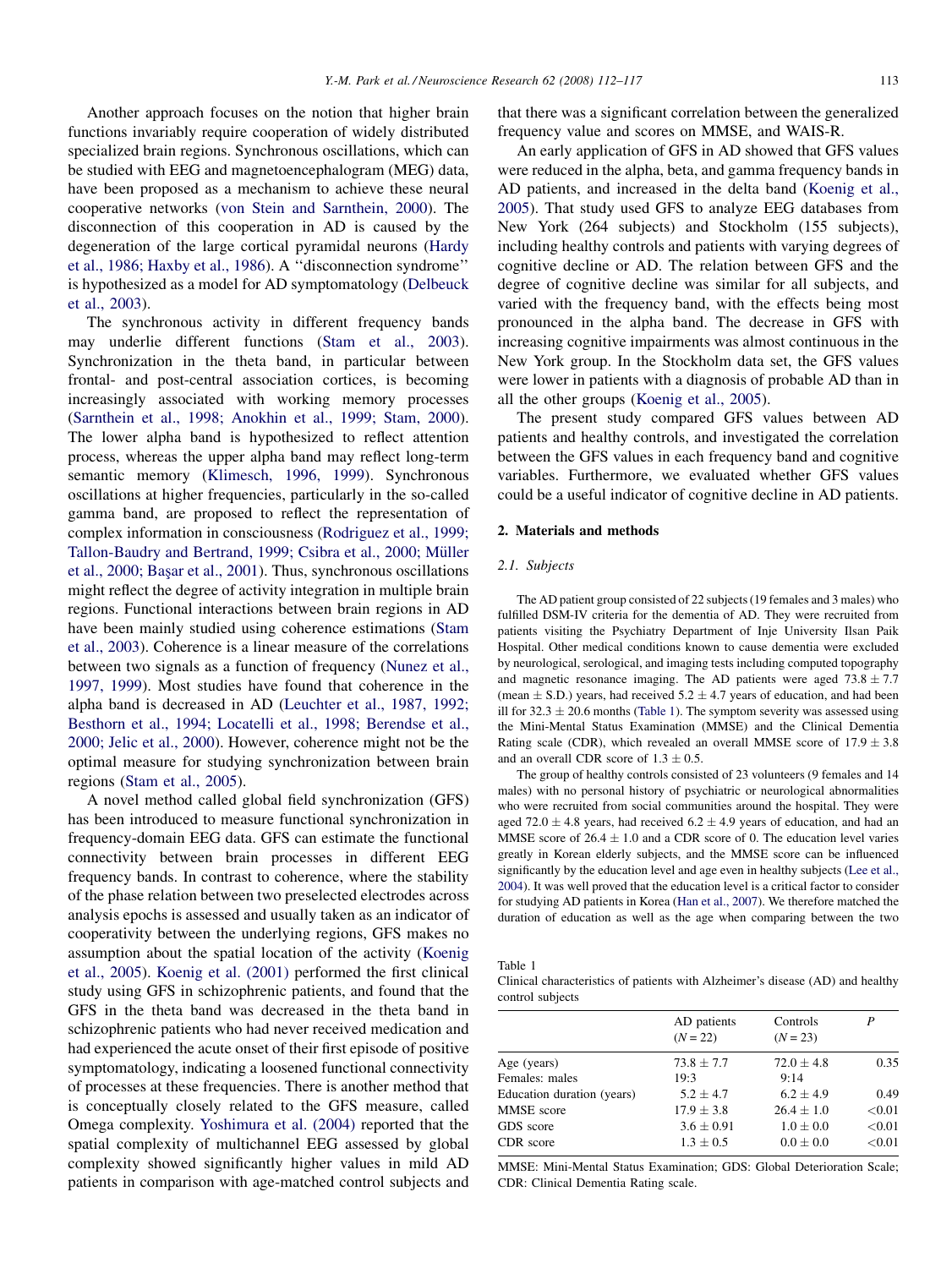groups. All of the participants in this study signed a written informed consent approved by the Institutional Review Board of Inje University Ilsan Paik Hospital prior to their participation.

## 2.2. EEG recording

With a subject in a resting condition, the EEG was recorded from 18 scalp locations (Fp1, F3, C3, P3, Fp2, F4, C4, P4, F7, T3, T5/P7, O1, F8, T4, T6/P8, O2, T1, and T2) with eyes alternating between closed and open for 10 min according to the international 10–20 system with a linked ear reference. The EEG data were collected using a conventional 32-channel EEG system (Nicolet Biomedical, Madison, WI, USA) in a dim, soundproof room. Horizontal and vertical eye movements were recorded using electrodes 1-cm lateral to the outer canthus of each eye. The EEG data were recorded at a sampling rate of 250 Hz with a sensitivity of 7  $\mu$ V and band-pass filtered at 1–70 Hz, with 60-Hz noise filtered out using a notch filter. Eye-blinking artifacts and segments contaminated by other artifacts were excluded by visual inspection by one person who was blind to the data origin. Five artifact-free 10-s epochs recorded in a resting condition with eyes closed were used for each subject.

#### 2.3. GFS computation

GFS as proposed by [Koenig et al. \(2001\)](#page-5-0) estimates the relative phase synchrony over all electrodes at a given frequency. The frequency-transformed EEG signal recorded at an electrode can be represented as a vector in a complex plane, where the direction of the vector represents the phase of the signal at a particular frequency. GFS then measures the phase synchrony of EEG signals from all electrodes by inspecting if the endpoints of the vectors lie on a straight line. The GFS is defined as

$$
GFS(f) = \frac{|E(f)_1 - E(f)_2|}{E(f)_1 + E(f)_2},\tag{1}
$$

where  $E(f)$ <sub>1</sub> and  $E(f)$ <sub>2</sub> are two eigenvalues obtained from principal-component analysis at a given frequency  $f$ . A GFS value close to 1 means that the distribution of the complex vectors can be explained by a single principalcomponent, and hence higher GFS values can be interpreted as the presence of increased functional connectivity over all electrodes. In contrast, low GFS values indicate the absence of common phase, and thus can be interpreted as decreased functional connectivity.

We calculated the GFS values in 30 2-s EEG epochs and averaged them separately for the following frequency bands within each subject: delta (1– 3 Hz), theta (4–7 Hz), alpha (8–12 Hz), beta1 (13–18 Hz), beta2 (19–21 Hz), beta3 (22–30 Hz), gamma (30–50 Hz), and full (1–70 Hz).

#### 2.4. Statistical analyses

Student's t-test and Spearman's correlation were used to compare GFS values between and within groups, respectively. All of the analyses were performed using standard software (SPSS for Windows), and P values smaller than 0.05 were considered statistically significant.

# 3. Results

Age and education level did not differ significantly between AD patients and healthy subjects [\(Table 1\)](#page-1-0). However, the MMSE score differed significantly between healthy controls  $(26.4 \pm 1.0, \text{range: } 25{\text -}30)$  and AD patients  $(17.9 \pm 3.8, \text{range: }$ 11–26).

The GFS values in each frequency band are presented in Table 2. The GFS values differed significantly between the two groups in the beta1 ( $P = 0.001$ ), beta2 ( $P = 0.035$ ), beta3  $(P = 0.002)$ , and full  $(P = 0.005)$  bands. However, no significant differences were found in the alpha, theta, delta, and gamma bands.

Table 2 GFS values in AD patients and healthy controls in each frequency band

| Band             | AD patients $(N = 22)$ | Controls $(N = 23)$ | P     |
|------------------|------------------------|---------------------|-------|
| Delta $(1-3 Hz)$ | $0.547 \pm 0.040$      | $0.561 \pm 0.036$   | 0.190 |
| Theta $(4-7 Hz)$ | $0.540 \pm 0.023$      | $0.555 \pm 0.032$   | 0.075 |
| Alpha (8-12 Hz)  | $0.560 \pm 0.055$      | $0.575 + 0.037$     | 0.295 |
| Beta1 (13-18 Hz) | $0.499 \pm 0.026$      | $0.523 + 0.020$     | 0.001 |
| Beta2 (19-21 Hz) | $0.496 \pm 0.027$      | $0.514 \pm 0.029$   | 0.035 |
| Beta3 (22-30 Hz) | $0.482 \pm 0.021$      | $0.505 \pm 0.026$   | 0.002 |
| Gamma (30-50 Hz) | $0.475 \pm 0.041$      | $0.486 \pm 0.027$   | 0.280 |
| Full $(1-70 Hz)$ | $0.498 \pm 0.019$      | $0.514 \pm 0.018$   | 0.005 |

Table 3

Spearman's correlation between each frequency band and cognitive scales in all subjects (AD patients and healthy controls,  $N = 45$ )

|                   | MMSE(r) | P      | CDR(r)  | P     |
|-------------------|---------|--------|---------|-------|
| Delta $(1-3 Hz)$  | 0.09    | 0.562  | $-0.07$ | 0.641 |
| Theta $(4-7 Hz)$  | 0.07    | 0.652  | $-0.16$ | 0.287 |
| Alpha $(8-12 Hz)$ | 0.35    | 0.018  | $-0.32$ | 0.032 |
| Beta1 (13-18 Hz)  | 0.49    | 0.001  | $-0.49$ | 0.001 |
| Beta2 (19-21 Hz)  | 0.46    | 0.001  | $-0.39$ | 0.009 |
| Beta3 (22-30 Hz)  | 0.52    | 0.0002 | $-0.47$ | 0.001 |
| Gamma (30-50 Hz)  | 0.25    | 0.092  | $-0.22$ | 0.155 |
| Full $(1-70 Hz)$  | 0.46    | 0.001  | $-0.42$ | 0.004 |

To assess the association between GFS values and the severity of the disease, we estimated Spearman's correlation between GFS values and scores on the severity scales (MMSE and CDR). The correlation between severity scale scores and GFS values was assessed in each frequency band for the entire cohort as well as for only the AD group.

The MMSE scores of all participants (both AD patients and healthy controls,  $N = 45$ ) were positively correlated with GFS values in the alpha  $(r = 0.35, P = 0.018)$ , betal  $(r = 0.49, P = 0.018)$  $P = 0.001$ ), beta2  $(r = 0.46, P = 0.001)$ , beta3  $(r = 0.52,$  $P = 0.0002$ ), and full ( $r = 0.46$ ,  $P = 0.001$ ) bands. In contrast, the CDR scores of all participants were negatively correlated with GFS values in the alpha ( $r = -0.32$ ,  $P = 0.032$ ), beta1 ( $r = -0.49$ ,  $P = 0.001$ ), beta2 ( $r = -0.39$ ,  $P = 0.009$ ), beta3 ( $r = -0.47$ ,  $P = 0.001$ , and full ( $r = -0.42$ ,  $P = 0.004$ ) bands (Table 3).

For AD patients only  $(N = 22)$ , the GFS values were positively correlated with MMSE scores in the beta1  $(r = 0.47,$  $P = 0.029$ , beta3 ( $r = 0.51$ ,  $P = 0.016$ ), and full ( $r = 0.45$ ,  $P = 0.034$ ) bands, and with CDR scores in the delta band  $(r = 0.43, P = 0.045;$  Table 4).

Table 4

Spearman's correlation between each frequency band and cognitive scales in AD patients  $(N = 22)$ 

|                   | MMSE(r) | P     | CDR(r)  | P     |
|-------------------|---------|-------|---------|-------|
| Delta $(1-3 Hz)$  | $-0.19$ | 0.397 | 0.43    | 0.045 |
| Theta $(4-7 Hz)$  | $-0.23$ | 0.309 | 0.35    | 0.106 |
| Alpha $(8-12 Hz)$ | 0.36    | 0.101 | $-0.12$ | 0.585 |
| Beta1 (13-18 Hz)  | 0.47    | 0.029 | $-0.36$ | 0.098 |
| Beta2 (19-21 Hz)  | 0.31    | 0.156 | $-0.20$ | 0.372 |
| Beta3 (22-30 Hz)  | 0.51    | 0.016 | $-0.28$ | 0.199 |
| Gamma (30-50 Hz)  | 0.21    | 0.344 | 0.05    | 0.812 |
| Full $(1-70 Hz)$  | 0.45    | 0.034 | $-0.10$ | 0.658 |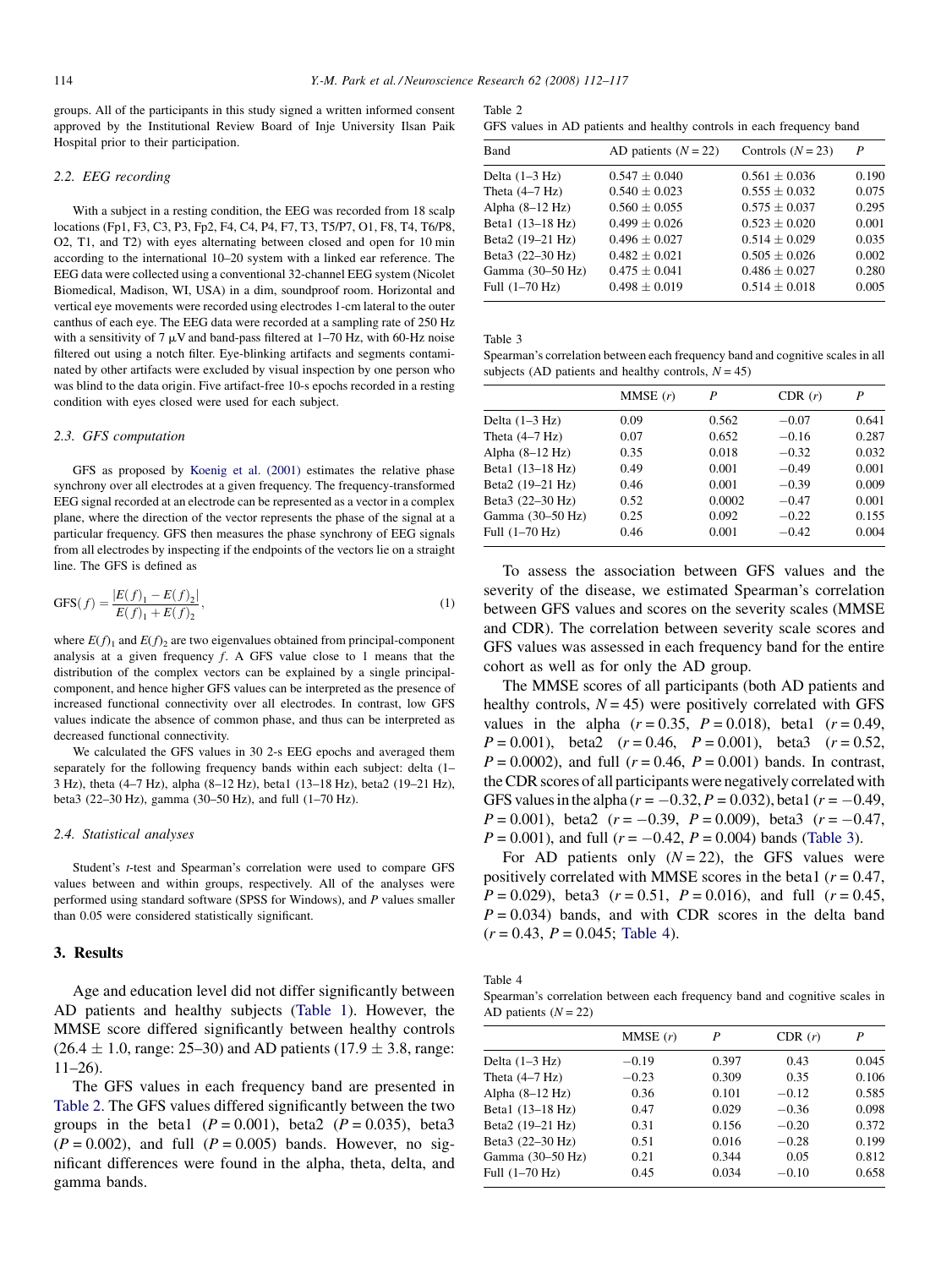The MMSE scores of all female participants (both AD patients and healthy controls,  $N = 28$ ) were positively correlated with GFS values in the beta1  $(r = 0.48,$  $P = 0.011$ ), beta2 ( $r = 0.49$ ,  $P = 0.008$ ), beta3 ( $r = 0.48$ ,  $P = 0.009$ , and full ( $r = 0.50$ ,  $P = 0.007$ ) bands. However, the MMSE scores of all male participants (both AD patients and healthy controls,  $N = 17$ ) were not correlated with any other GFS values. Instead, the CDR scores of all male participants were negatively correlated with GFS values in only alpha  $(r = -0.58, P = 0.016)$ . This difference in gender might not be generalized because of uneven gender distribution across AD group and healthy control group.

## 4. Discussion

The present study investigated whether GFS values differed significantly between AD patients and age-matched, healthy subjects, and whether any such differences were correlated with the severity of AD. We found that AD patients showed significantly decreased in GFS values in the beta1, beta2, beta3, and full bands. Moreover, GFS values in the alpha, beta1, beta2, beta3, and full bands were positively correlated with the MMSE and CDR scores.

Our results are similar to those of [Koenig et al. \(2005\)](#page-5-0), who found that beta band synchronization was lower in AD patients than in patients with mild cognitive impairment. [Stam et al.](#page-5-0) [\(2003\)](#page-5-0) found (using a different method—synchronization likelihood) a significant reduction in EEG synchronization of the beta band in AD patients, which was correlated with the severity of cognitive dysfunction as indicated by the MMSE score. However, they found no significant changes in the alpha, theta, delta, and gamma bands. These findings suggest that decreased beta band synchronization reflects the specific pathology in AD. [Koenig et al. \(2005\)](#page-5-0) found that the effects were most pronounced in the alpha band, whereas we found these mainly in the beta band. Moreover, we found no significant differences in the alpha band between AD and healthy subjects.

The beta band may have a special significance in AD, especially in the early stages of the disease [\(Stam et al., 2003\)](#page-5-0). The importance of high-frequency synchronization for cognitive process has recently been emphasized by several studies ([Rodriguez et al., 1999; Tallon-Baudry and Bertrand, 1999;](#page-5-0) Csibra et al., 2000; Müller et al., 2000; Başar et al., 2001).

In our study, the correlation between the GFS value and MMSE scores was highest in the beta3 band  $(r = 0.52)$ ,  $P = 0.0002$ , which contains the highest frequencies among beta bands. The beta band has classically been related to excitatory activity and cognitive processes that deteriorate during AD [\(Koenig et al., 2005](#page-5-0)). Furthermore, beta spectral power has also been shown to decrease in AD and the decrease of beta spectral power was most prominent in central and parietal regions for AD subjects ([Holschneider and Leuchter,](#page-4-0) [1995](#page-4-0)).

Whilst GFS values in the alpha band were positively correlated with the MMSE and CDR scores, there was no significant difference in the alpha band between the two groups in the present study. Several studies that used coherence as a measure of interdependencies between EEG or MEG data found a significant loss of alpha band coherence in AD ([Haxby](#page-4-0) [et al., 1986; Hof and Bouras, 1991; Holschneider and Leuchter,](#page-4-0) [1995; Jelic et al., 1996, 1998\)](#page-4-0). As mentioned above, the GFS value decreased monotonically as cognitive impairments in the AD patients increased ([Koenig et al., 2005](#page-5-0)). There are several possible reasons why we found no differences in the alpha band. First, our sample was relatively small, which could have reduced the statistical power. Second, the illness duration  $(32.3 \pm 20.6 \text{ months})$  was relatively short, which means that our AD subjects were in the early stages of the disease. Third, most of our AD subjects were only mildly affected (CDR score of 1), with only seven AD patients exhibiting moderate AD (CDR score of 2). Fourth, although it is a slightly different method, the synchronization likelihood is more sensitive to differences in high-frequency synchronization, whereas coherence is more sensitive to alpha band differences ([Stam et al.,](#page-5-0) [2003](#page-5-0)).

The theta band synchronization did not differ between the two groups. Furthermore, in this band there was a nonsignificant trend towards lower GFS values in AD patients. However, in the delta band there was a positive correlation between GFS values and CDR scores within AD, even though GFS values did not differ significantly between AD patients and healthy controls. This means that the delta band GFS increased almost continuously with increasing cognitive impairments. These findings are consistent with those of [Koenig et al. \(2005\)](#page-5-0). Furthermore, [Jelic et al. \(1998\)](#page-4-0) reported that the response to long-term acetylcholinesterase-inhibitor therapy in AD patients included reductions in delta and theta activity. However, there are still conflicting findings concerning coherence in the delta and theta bands, with some studies finding a decreased coherence [\(Leuchter et al., 1992; Dunkin et al., 1994](#page-5-0)) and others finding an increased coherence ([Locatelli et al., 1998\)](#page-5-0).

GFS values in the gamma band did not differ significantly between AD patients and healthy controls, and were not positively correlated with the MMSE or CDR score. However, one study found decreased GFS values in the gamma band in AD patients [\(Koenig et al., 2005\)](#page-5-0). They found that the interindividual variance in GFS values was much larger in the gamma band than in the other frequency bands, with there being no obvious differences in gamma band GFS among the compared groups. Therefore, its relevance for EEG synchronization in AD remains unclear.

The study was subject to several limitations. The first is that the EEG data were obtained only in the resting condition. Obtaining a more precise understanding of functional brain activity and its association with synchronization requires EEG data obtained during resting and task-performing states to be compared. The degree of change in EEG data between resting and task-performing state seem to be different in AD patients compared with normal controls. We expect to find less prominent changes in the AD patients than those seen in normal controls since the available cognitive capacity is presumably decreased in AD. [Hidasi et al. \(2007\)](#page-4-0) reported that EEG data following the completion of a cognitive task clearly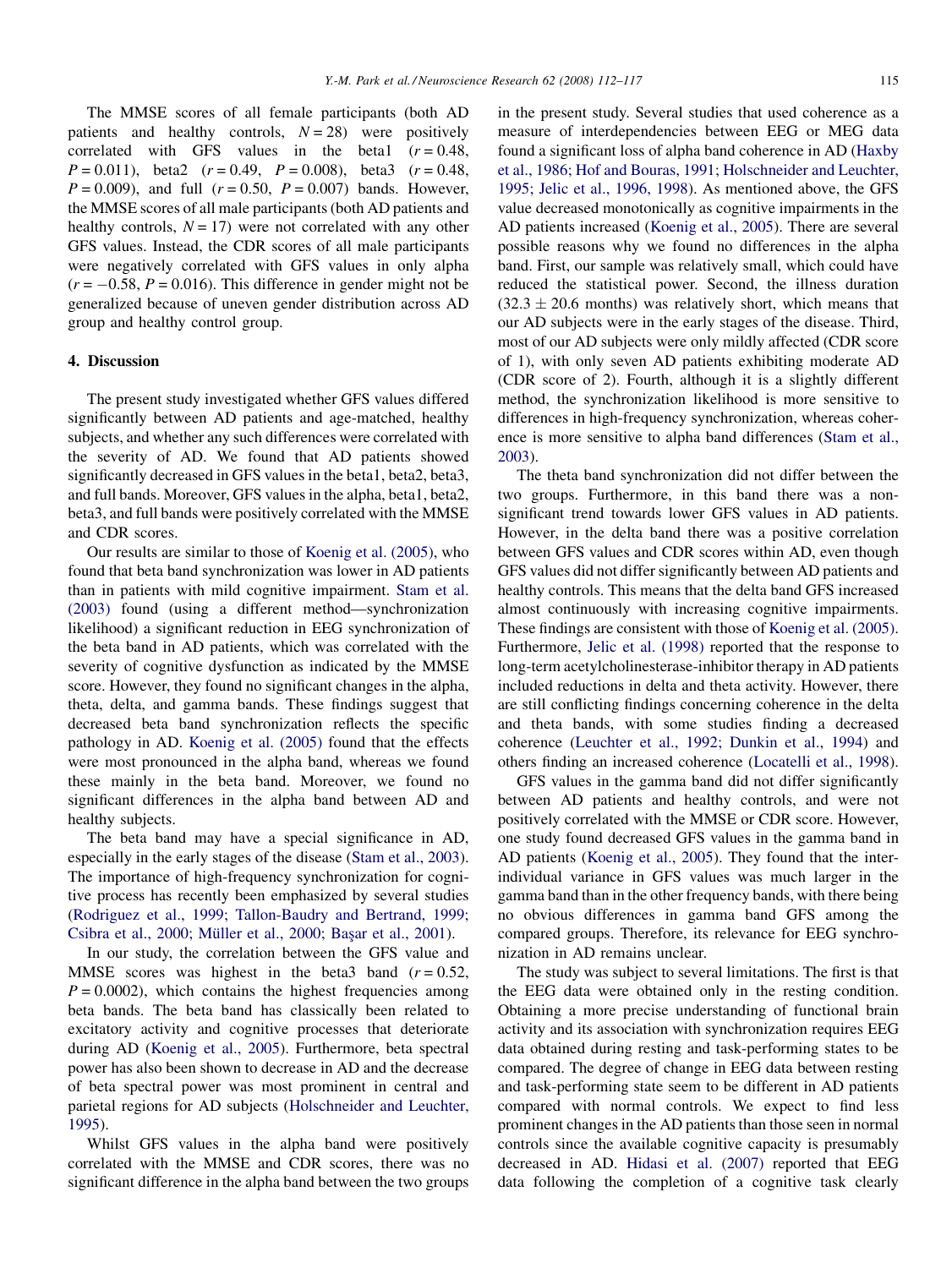<span id="page-4-0"></span>differentiated patients with AD from normal controls. The electrophysiological changes found in AD may correspond to the decrease of functional connectivity of cortical areas and to the malfunctioning of the networks engaged in the cognitive task investigated. Second, the abilities of MMSE and CDR scores to evaluate the severity of AD are rather limited. The use of a variety of dementia rating and cognitive function scales would provide more informative functional correlations with synchronization. Third, we did not control for the possible confounding effects of psychotropic drugs. Although most of our AD patients had been treated with cholinesterase inhibitors on EEG recording, most of EEG data were collected as soon as medication started. There were several findings of EEG-based monitoring of the drug therapy in AD patients [\(Leuchter et al.,](#page-5-0) [1991; Balkan et al., 2003; Alhainen et al., 1991; Alhainen and](#page-5-0) [Riekkinen, 1993](#page-5-0)). These monitoring accuracies can be significant. [Knott et al. \(2000, 2001\)](#page-5-0) reported qEEG could distinguish between AD patients with cholinesterase inhibitor and those not treated. However, [Reeves et al. \(2002\)](#page-5-0) found no significant EEG changes for AD patients treated with donepezil. Therefore, this relationship remains controversial. Future studies of AD patients with and without pharmacological treatment are required to elucidate the extent to which this impacts on EEG synchronization in AD brains. Notwithstanding these limitations, one of the strengths of our study is using GFS to replicate the findings of [Koenig et al. \(2005\)](#page-5-0), such as the decreased synchronization of beta bands and correlation with cognitive impairment.

Our results indicate that GFS can be used to evaluate AD. We intend applying GFS to AD patients both at rest and when they are performing cognitive tasks in order to assess whether EEG synchronization could be used for the early detection of AD patients with certain risk factors. We expect that novel methods for EEG analysis will help improve the accuracy of early detection of AD ([Musha et al., 2002; Stam et al., 2003;](#page-5-0) [Koenig et al., 2005\)](#page-5-0). In future, the electrophysiological measure such as GFS as well as neuroimaging and genetics will become routine screening methods for early detection of MCI patients.

## Acknowledgement

This work was supported by a grant from the Korea Science and Engineering Foundation (KOSEF) funded by the Korean government (MOST) (No. M10644000005-06N4400-00510).

## References

- Alhainen, K., Partanen, J., Reinikainen, K., Laulumaa, V., Soininen, H., Airaksinen, M., Riekkinen, P., 1991. Discrimination of tetrahydroaminoacridine responders by a single dose pharmaco-EEG in patients with Alzheimer's disease. Neurosci. Lett. 127, 113–116.
- Alhainen, K., Riekkinen Sr., P.J., 1993. Discrimination of Alzheimer patients responding to cholinesterase inhibitor therapy. Acta Neurol. Scand. Suppl. 149, 16–21.
- Anokhin, A.P., Lutzenberger, W., Birbaumer, N., 1999. Spatiotemporal organization of brain dynamics and intelligence: an EEG study in adolescents. Int. J. Psychophysiol. 33, 259–273.
- Balkan, S., Yaraş, N., Mihçi, E., Dora, B., Ağar, A., Yargiçoğlu, P., 2003. Effect of donepezil on EEG spectral analysis in Alzheimer's disease. Acta. Neurol. Belg. 103, 164–169.
- Başar, E., Başar-Eroglu, C., Karakaş, S., Schürmann, M., 2001. Gamma, alpha, delta, and theta oscillations govern cognitive processes. Int. J. Psychophysiol. 39, 241–248.
- Berendse, H.W., Verbunt, J.P., Scheltens, P., van Dijk, B.W., Jonkman, E.J., 2000. Magnetoencephalographic analysis of cortical activity in Alzheimer's disease: a pilot study. Clin. Neurophysiol. 111, 604–612.
- Besthorn, C., Förstl, H., Geiger-Kabisch, C., Sattel, H., Gasser, T., Schreiter-Gasser, U., 1994. EEG coherence in Alzheimer disease. Electroencephalogr. Clin. Neurophysiol. 90, 242–245.
- Brenner, R.P., Ulrich, R.F., Spiker, D.G., Sclabassi, R.J., Reynolds 3rd, C.F., Marin, R.S., Boller, F., 1986. Computerized EEG spectral analysis in elderly normal, demented and depressed subjects. Electroencephalogr. Clin. Neurophysiol. 64, 483–492.
- Coben, L.A., Danziger, W.L., Berg, L., 1983. Frequency analysis of the resting awake EEG in mild senile dementia of Alzheimer type. Electroencephalogr. Clin. Neurophysiol. 55, 372–380.
- Coben, L.A., Danziger, W.L., Storandt, M., 1985. A longitudinal EEG study of mild senile dementia of Alzheimer type: changes at 1 year and at 2.5 years. Electroencephalogr. Clin. Neurophysiol. 61, 101–112.
- Delbeuck, X., Van der Linden, M., Collette, F., 2003. Alzheimer's disease as a disconnection syndrome? Neuropsychol. Rev. 13, 79–92.
- Dunkin, J.J., Leuchter, A.F., Newton, T.F., Cook, I.A., 1994. Reduced EEG coherence in dementia: state or trait marker? Biol. Psychiatry 35, 870–879.
- Feldman, H.H., Jacova, C., 2005. Mild cognitive impairment. Am. J. Geriatr. Psychiatry 13, 645–655.
- Giaquinto, S., Nolfe, G., 1986. The EEG in the normal elderly: a contribution to the interpretation of aging and dementia. Electroencephalogr. Clin. Neurophysiol. 63, 540–546.
- Han, C., Jo, S.A., Jo, I., Kim, E., Park, M.H., Kang, Y., 2007. An adaptation of the Korean Mini-Mental State Examination (K-MMSE) in elderly Koreans: Demographic influence and population-based norms (the AGE study). Arch. Gerontol. Geriatr. (Epub. October).
- Hardy, J.A., Mann, D.M., Wester, P., Winblad, B., 1986. An integrative hypothesis concerning the pathogenesis and progression of Alzheimer's disease. Neurobiol. Aging 7, 489–502.
- Haxby, J.V., Grady, C.L., Duara, R., Schlageter, N., Berg, G., Rapoport, S.I., 1986. Neocortical metabolic abnormalities precede nonmemory cognitive defects in early Alzheimer's-type dementia. Arch. Neurol. 43, 882–885.
- Hidasi, Z., Czigler, B., Salacz, P., Csibri, E., Molnár, M., 2007. Changes of EEG spectra and coherence following performance in a cognitive task in Alzheimer's disease. Int. J. Psychophysiol. 65, 252–260.
- Hof, P.R., Bouras, C., 1991. Object recognition deficit in Alzheimer's disease: possible disconnection of the occipito-temporal component of the visual system. Neurosci. Lett. 122, 53–56.
- Holschneider, D.P., Leuchter, A.F., 1995. Beta activity in aging and dementia. Brain Topogr. 8, 169–180.
- Hughes, J.R., Shanmugham, S., Wetzel, L.C., Bellur, S., Hughes, C.A., 1989. The relationship between EEG changes and cognitive functions in dementia: a study in a VA population. Clin. Electroencephalogr. 20, 77–85.
- Jelic, V., Shigeta, M., Julin, P., Almkvist, O., Winblad, B., Wahlund, L.O., 1996. Quantitative electroencephalography power and coherence in Alzheimer's disease and mild cognitive impairment. Dementia 7, 314–323.
- Jelic, V., Dierks, T., Amberla, K., Almkvist, O., Winblad, B., Nordberg, A., 1998. Longitudinal changes in quantitative EEG during long-term tacrine treatment of patients with Alzheimer's disease. Neurosci. Lett. 254, 85– 88.
- Jelic, V., Johansson, S.E., Almkvist, O., Shigeta, M., Julin, P., Nordberg, A., Winblad, B., Wahlund, L.O., 2000. Quantitative electroencephalography in mild cognitive impairment: longitudinal changes and possible prediction of Alzheimer's disease. Neurobiol. Aging 21, 533–540.
- Jeong, J., 2004. EEG dynamics in patients with Alzheimer's disease. Clin. Neurophysiol. 115, 1490–1505.
- Jonkman, E.J., 1997. The role of the electroencephalogram in the diagnosis of dementia of the Alzheimer type: an attempt at technology assessment. Neurophysiol. Clin. 27, 211–219.